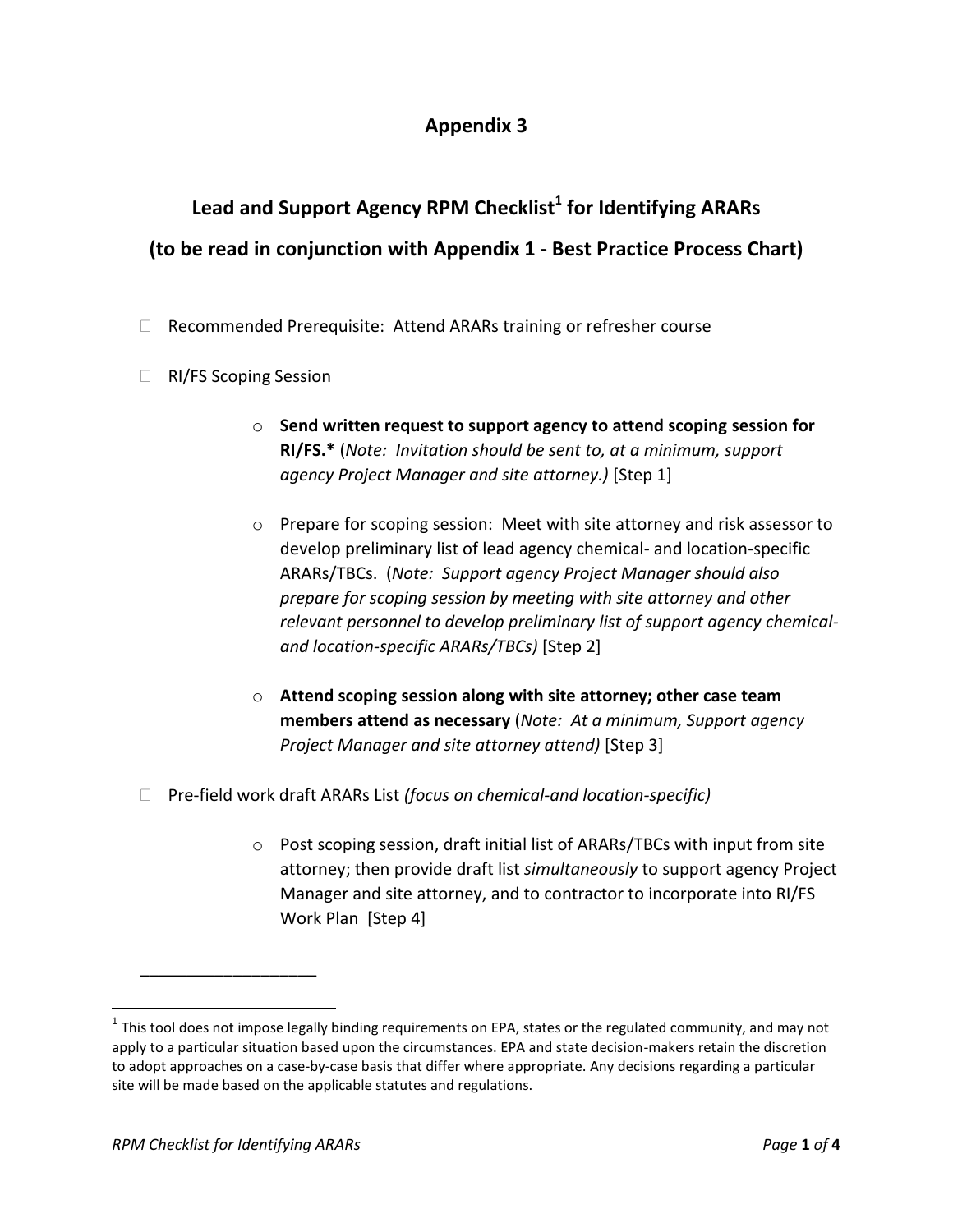\*Bolded language indicates an NCP requirement. See Best Practices Process Chart for specific citation.

- substantive rational for any ARARs/TBC issues. *Resolution Process initiated in writing, as needed, by either lead or support agency. Unresolved issues go to Dispute Resolution Process* [Steps 5 - 7] o Support agency, with legal support, provides written comments and
- Post-field work draft ARARs List *(focus on chemical- and location-specific)* 
	- o **At the end of site characterization data collection, send written request to support agency to identify ARARs/TBCs** [Step 8]
	- o **Within 30 days, support agency, with site attorney, provides written comments and substantive rational for any ARARs/TBC issues.**   *support agency. Unresolved issues go to Dispute Resolution Process*  [Steps 9 - 10] *Resolution Process initiated in writing, as needed, by either lead or*
	- o With site attorney, provide revised list of ARARs/TBCs *simultaneously* to support agency Project Manager and site attorney, and contractor to insert into draft RI/FS [Step 11]
- Early FS Alternatives Development *(focus on action-specific ARARs/TBCs)* 
	- o Notify support agency in writing of alternatives that passed initial screening [Step 12]
	- o **At early stages of comparative analysis for development of alternatives,**  *action-specific* **ARARs/TBCs, along with any other ARARs/TBCs not yet notify support agency, in writing, that the support agency must** *identify*  **identified**  [Step 13]
	- o With site attorney, provide revised list of ARARs/TBCs, including action- specific ARARs to support agency Project Manager and site attorney [Step 14]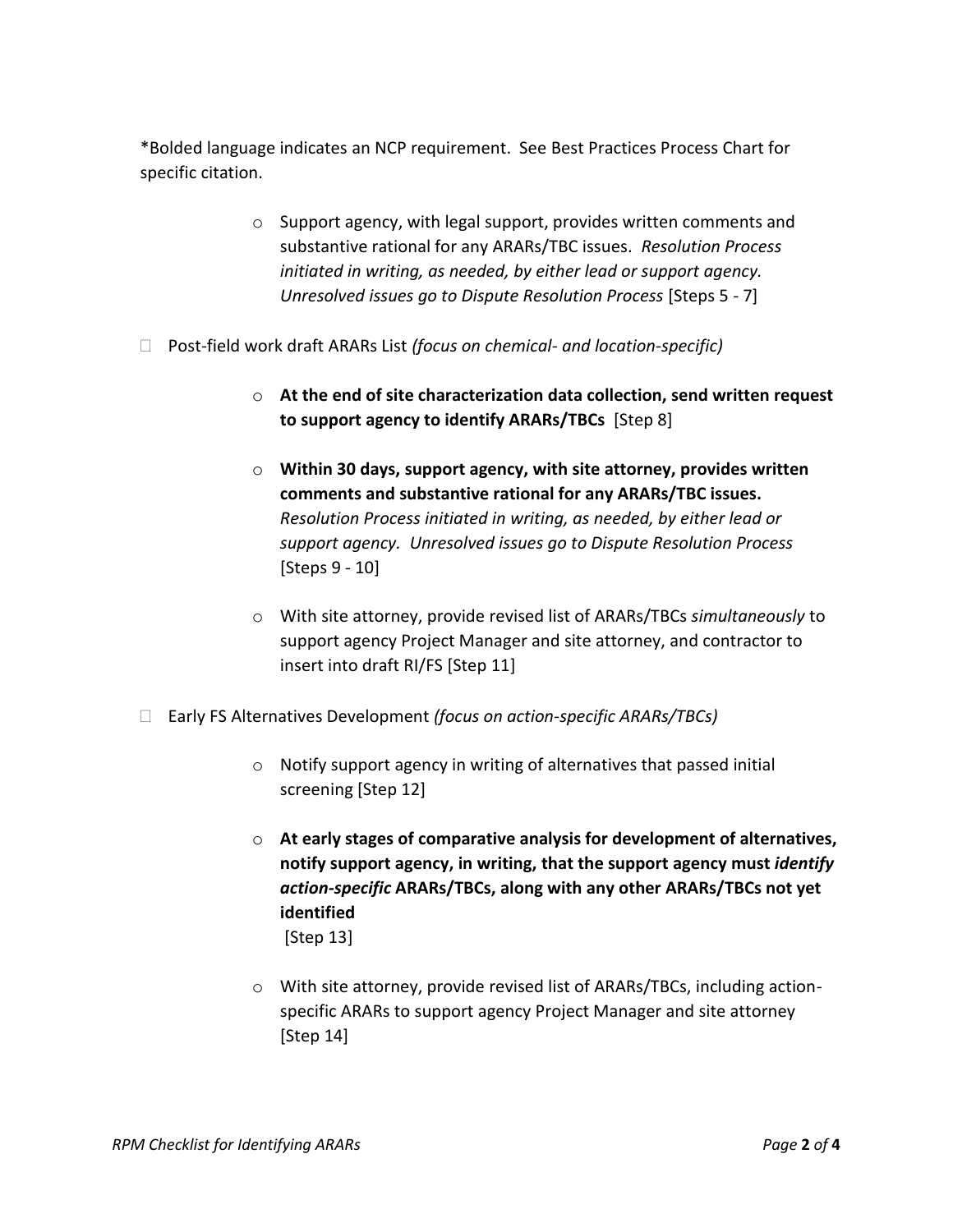o **Within 30 days, support agency, with site attorney, provides written comments**, along with substantive rational for any ARARs/TBC issues.  *support agency. Unresolved issues go to Dispute Resolution Process*  [Steps 15 - 16] *Resolution Process initiated in writing, as needed, by either lead or* 

## □ Draft RI/FS

- o Provide Draft RI/FS, including ARARs/TBCs tables, to support agency [Step 17]
- o **Support agency, with site attorney, provides comments, in writing, along with substantive rational for any ARARs/TBC issues**. *Resolution Process initiated in writing, as needed, by either lead or support agency. Unresolved issues go to Dispute Resolution Process* [Steps 18 - 19]
- $\Box$  Site-specific Management Review Meeting
	- o Send written invitation to support agency (Management, Project Manager, site attorney) and EPA Headquarters to attend site-specific management review meeting [Step 20]
	- o Attend Site-specific Management Review Meeting: Lead and support agencies management, case team, including site attorney, and EPA Headquarters [Step 21]
	- o If necessary, post Management Review meeting, work with case attorney and with support agency Project Manager and case attorney to resolve remaining issues [Step 22]
- Proposed Plan
	- o With case attorney, draft Proposed Plan; *simultaneously* send draft Proposed Plan to support agency and EPA Headquarters for review *(Note: Transmittal letter and draft proposed plan must include EPA plans to waive state ARAR or explain disagreement with State-identified ARAR in Proposed Plan; must have management and legal support of position; offer dispute resolution)* [Steps 23 - 24]